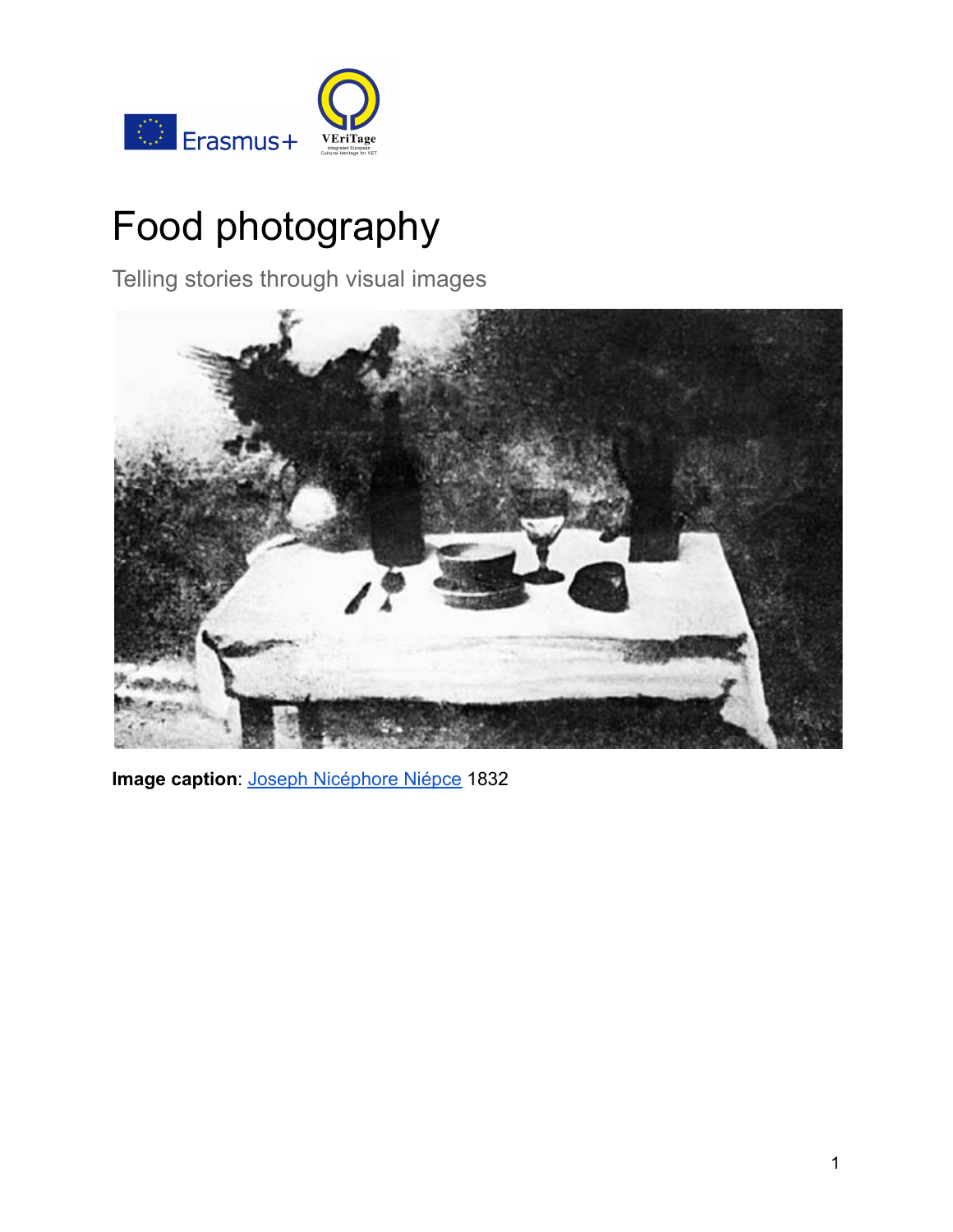

## Index

| <b>General overview</b>          | $\mathbf{2}$   |
|----------------------------------|----------------|
| Taking inspiration from the past | 3              |
| <b>Activity overview</b>         | 3              |
| Descriptive activity sheet       | $\overline{4}$ |
| Stage 1                          | $\overline{4}$ |
| Stage 2                          | 5              |
| Stage 3                          | 6              |
| Stage 4                          | 7              |
| Stage 5                          | 8              |
| <b>Valorising the present</b>    | 9              |
| Activity overview                | 9              |
| <b>Resources</b>                 | 11             |
| Taking inspiration from the past | 11             |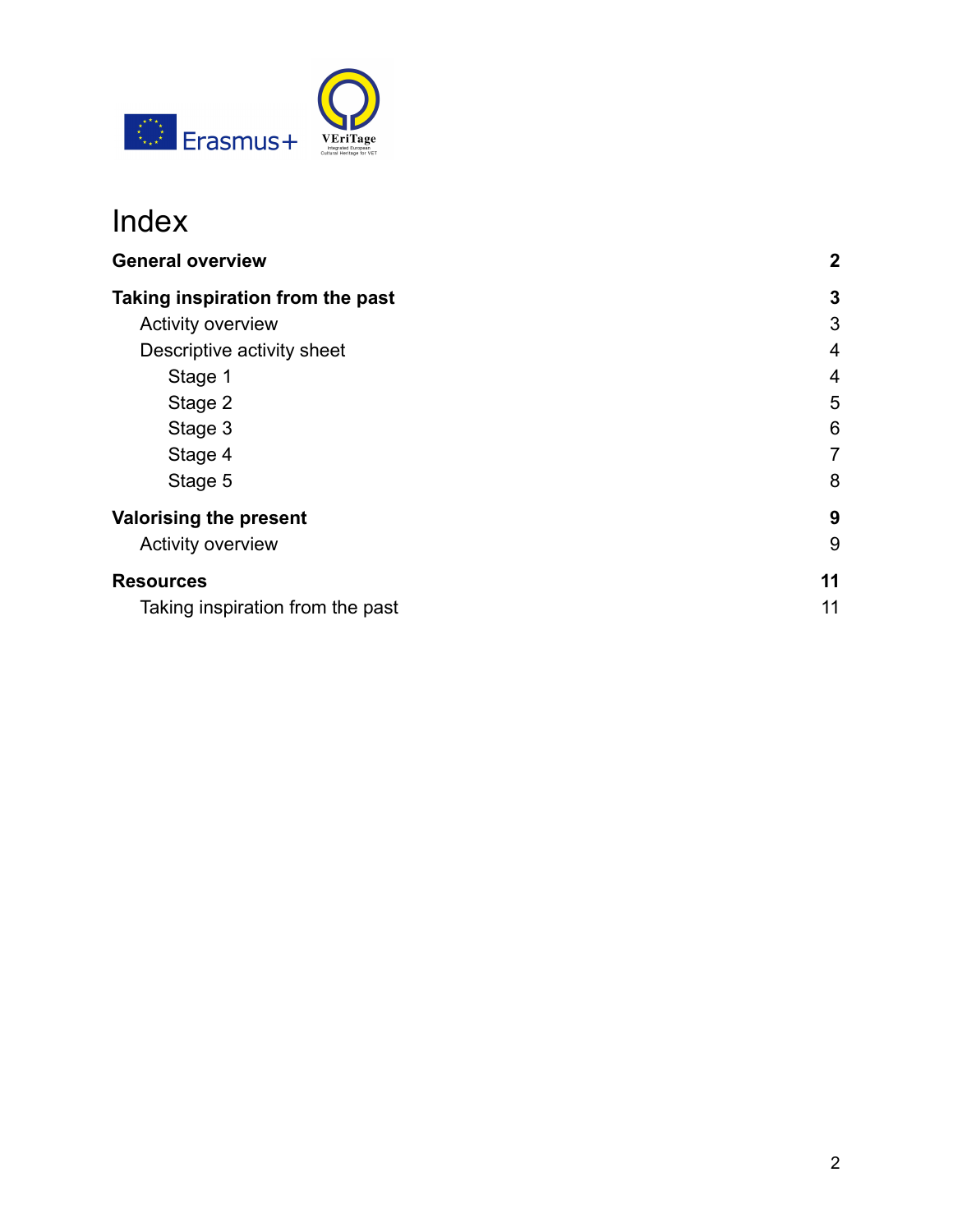

## General overview

The idea for this exercise born from a shot by Joseph Nicéphore Niépce - French inventor and pioneer of photography - who snapped the first food photograph in 1832: a still life photograph representing a table with a bowl, a few utensils, a goblet, and a heel of bread.

Starting from this point, the exercise focuses on the connection between food and visual art: proposing the exploration of XVII and XVIII centuries art, as a basic source of inspiration, the exercise suggests a journey throughout the world of contemporary food photography combining two photographic subjects that are closest to many: culture and food.

The exercise presents in detail one activity and design one more that teachers and trainers will be able to finalise following the model.

## <span id="page-2-0"></span>Taking inspiration from the past

### <span id="page-2-1"></span>Activity overview

The activity requires the students to reflect on the connections that link the cultural and artistic heritage of the past to forms of contemporary artistic expression, in particular to photography and asks them to realize, as a final product, a photographic project representing themselves in the activities they carry out at school. Medium-long term objective to participate in the Cedefop Photo Award: a competition organized by Cedefop, the European Center for the Development of Vocational Training ([www.cedefop.europa.eu\)](http://www.cedefop.europa.eu).

The activity proposes, as a starting point, the study of the still life of the sixteenth and seventeenth centuries and the juxtaposition of this form of artistic expression from the past to contemporary food photography. Through the proposed activity, the students will discover unexpected elements of communion, the revival of schemes, quotations and connections that they can use as a source of inspiration in the realization of their final photographic project.

The activity has been designed for students of the HORECA sector.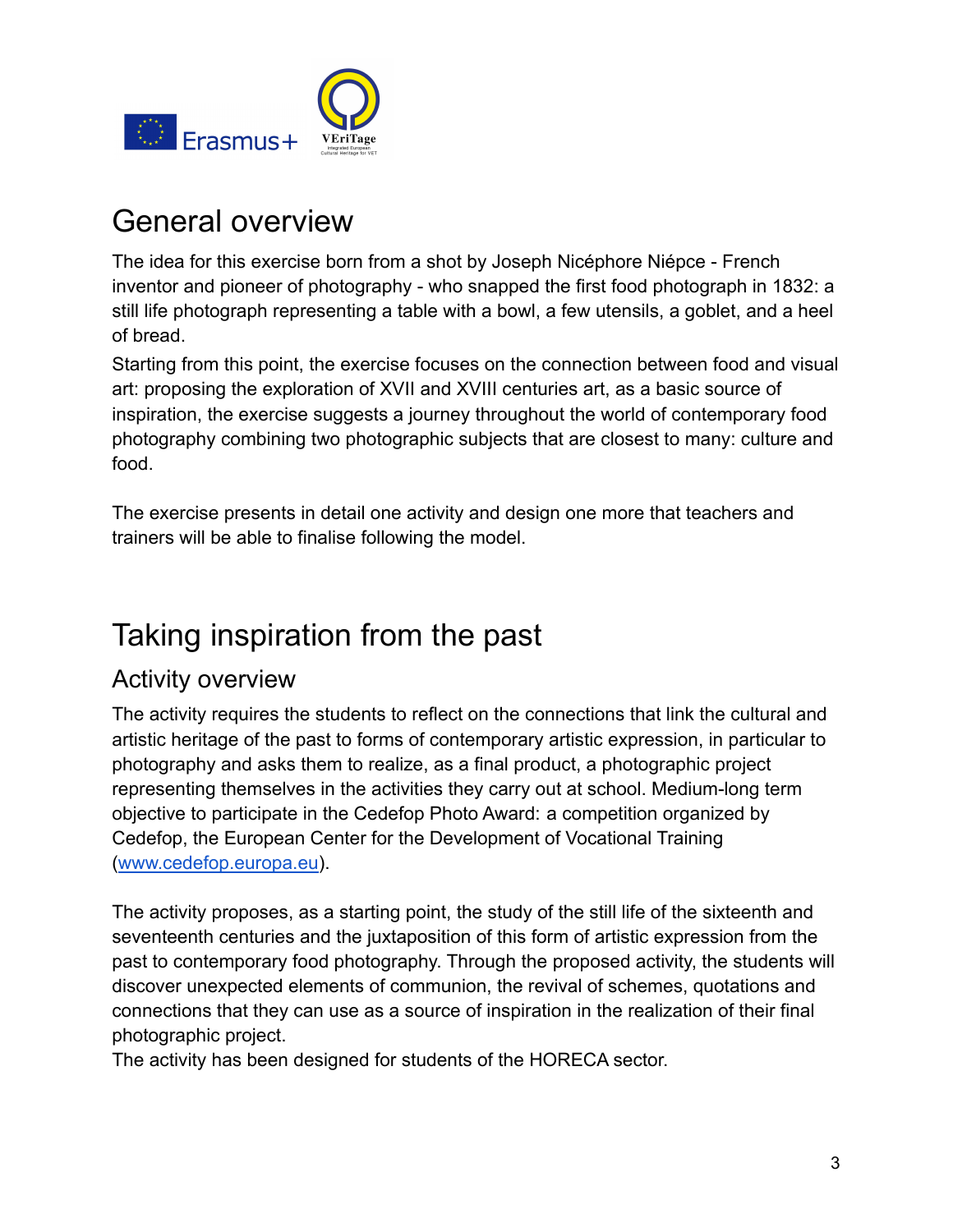

#### **Final product**

● Photographic project

#### **Level of difficulty**

The exercise, as a whole, has a medium-low level of difficulty as it presupposes a basic entry level for the skills and knowledges on which it works:

- Multilingual competence
- Literacy
- Cultural awareness and expression
- Digital competence

#### **Specific knowledge**

- History of photography
- Painting of the XVI-XVII centuries, in particular the painting of the genre "Still Life".
- Contemporary photography
- Tasks and roles of the Cedefop European Agency

### <span id="page-3-0"></span>Descriptive activity sheet

#### <span id="page-3-1"></span>Stage 1

#### **Description**

Give a brief introduction to the genre "Still Life" in Europe in the 16th-17th centuries and present the special features of the genre to your students. In order to go deeper we suggest you to propose the video we have selected for you: **[Fruit and Insects](https://www.khanacademy.org/humanities/ap-art-history/early-europe-and-colonial-americas/reformation-counter-reformation/v/ruysch-flowers-insects)** (1711)

The hyperlink leads you to a video about the Dutch painter Rachel Ruysch and, in particular, describes one of her works: "Fruit and Insects" (1711, oil on wood, 44 x 60 cm - Uffizi Gallery, Florence). The video lasts about 4 minutes and is rich in suggestions as it presents both the historical context in which the painter lived and her didactic path. The video is in English but a textual transcription is available.

Divide the students into small groups. Ask them to select, through a web search, examples of representative works of the genre.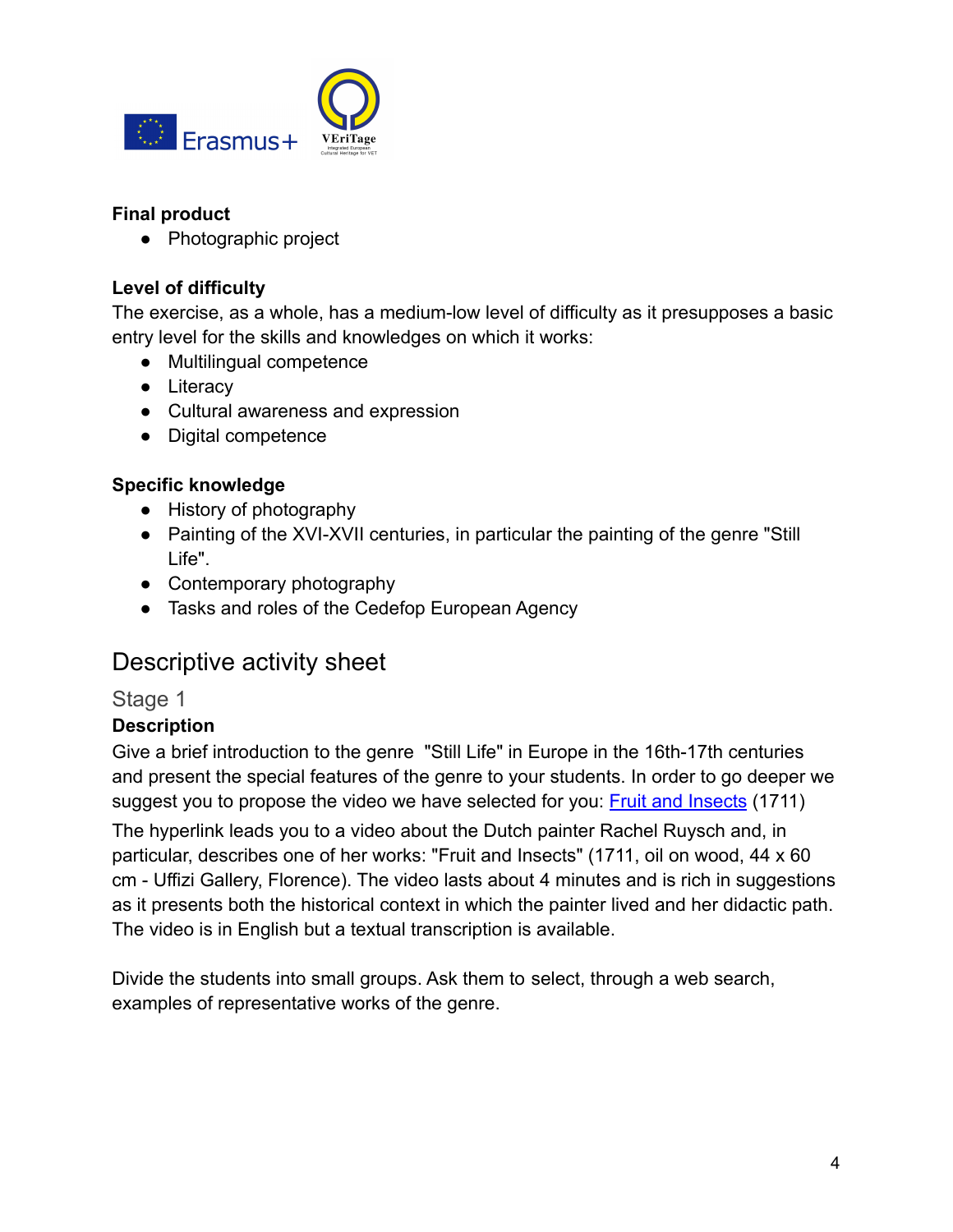

- Increase the students' ability to understand spoken messages, to read, understand texts in English (Multilingual competence).
- Increase the students' abilities to distinguish and use different types of sources, to search for, collect and process information (Literacy).
- Increase the students' knowledge of local, national, regional, European and global cultures and expressions, including their languages, heritage and traditions, and cultural products, and an understanding of how these expressions can influence each other as well as the ideas of the individual (Cultural awareness and expression).

#### **Key competences**

- Multilingual competence
- Literacy
- Cultural awareness and expression

#### **Resources**

- Teacher contact person for the activity
- The group of teachers that we suggest is also composed of: teachers of the linguistic axis; teacher of artistic subjects or expert in the field.
- Equipment: Internet connection, computer.

#### **Duration**

- 60 minutes introduction to the topic
- 30 minutes resources research

### <span id="page-4-0"></span>Stage 2

#### **Description**

Make a short introduction, presenting the specific characteristics of the genre "contemporary food photography" to your students. As a reference you can use the list of artists presented in the "Resources" section.

Ask your students to select, through a web search, examples of representative works of the genre.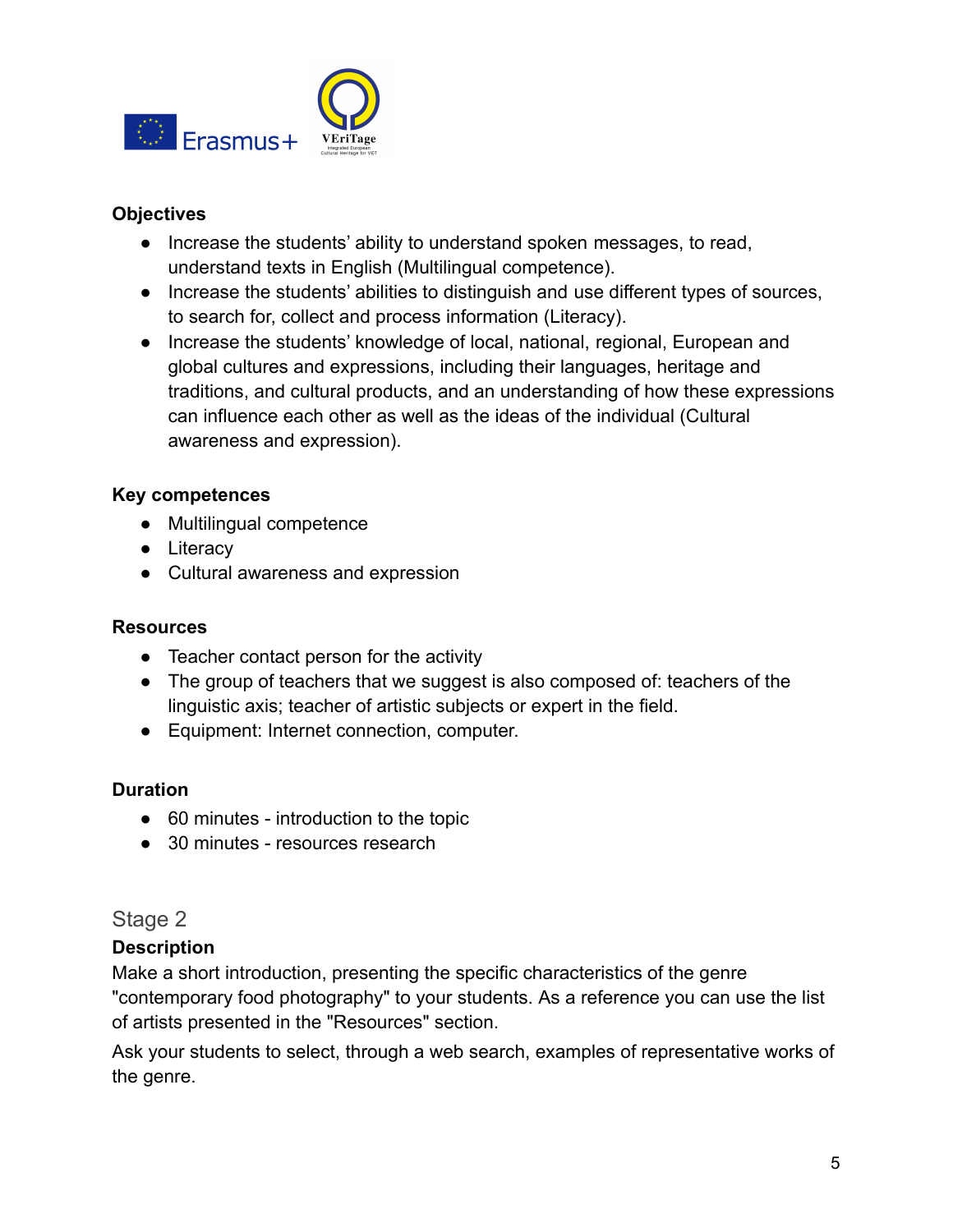

● See Stage 1

#### **Key competences**

● See Stage 1

#### **Resources**

- Teacher contact person for the activity
- The group of teachers that we suggest is also composed of: teachers of the linguistic axis; expert of photography art.
- Equipment: Internet connection, computer, video projector.

#### **Duration**

- 60 minutes introduction to the theme
- 30 minutes resources research

#### <span id="page-5-0"></span>Stage 3

#### **Description**

This phase is for small groups.

Invite your students to compare the selected paintings and photographs. As a reference you can use the example proposed in the "Examples" section.

Ask your students to answer the following questions:

- What are the common elements of 16th-17th century still lifes and contemporary food photography?
- How do 16th-17th century still lifes influence contemporary food photography?
- What are the most relevant differences?
- What was the reason for the success of the "Still life" genre in the 16th-17th centuries?
- What is the reason for the success of contemporary food photography?

After answering the questions, ask your students to make a short written report collecting their impressions.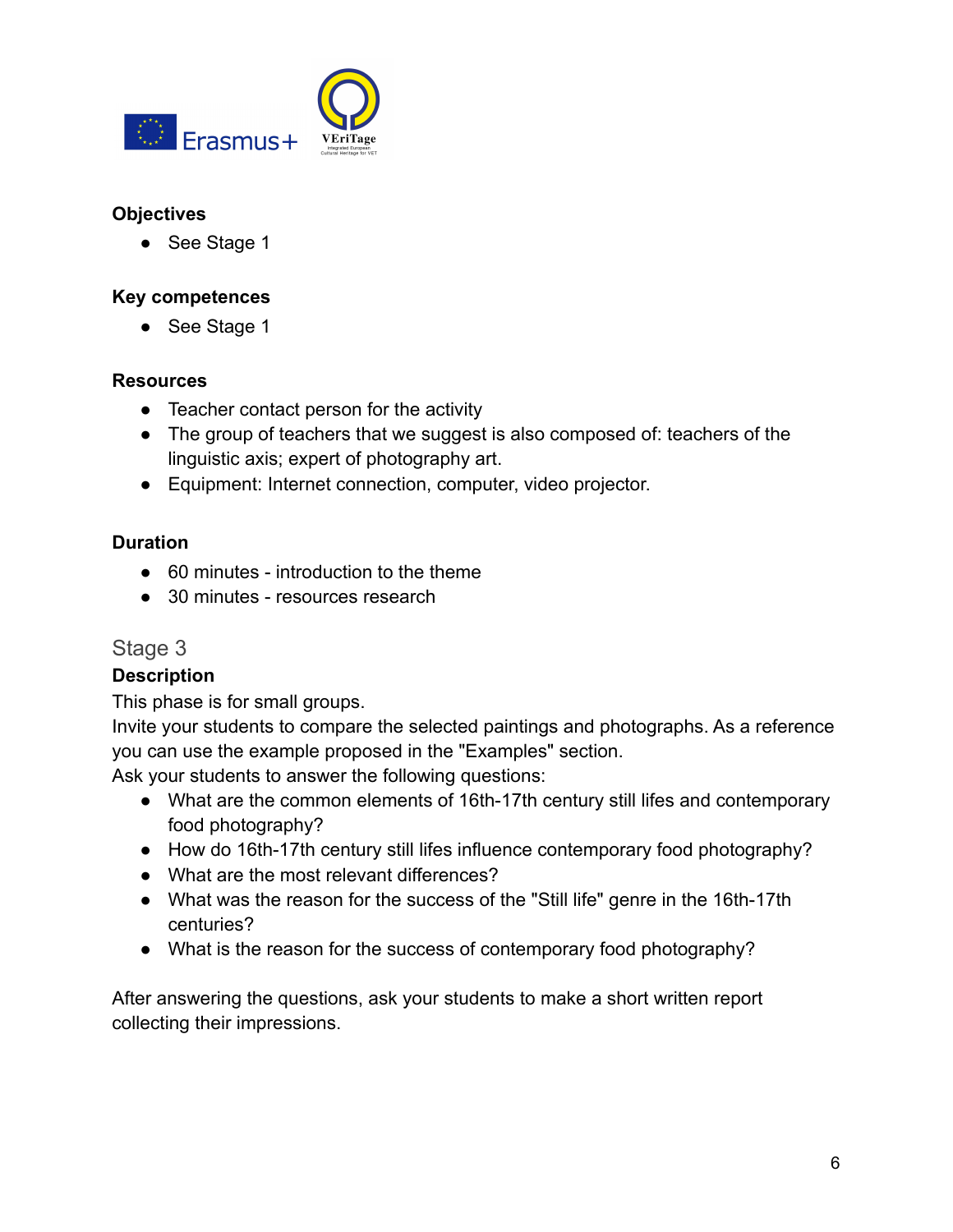

- Increase the students' skills to communicate both orally and in writing in a variety of situations and to monitor and adapt their own communication to the requirements of the situation (Literacy).
- Increase the students' abilities of critical thinking (Literacy).

#### **Key competences**

● Literacy

#### **Resources**

- Teacher contact person for the activity
- The group of teachers that we suggest is also composed of: teachers of the linguistic axis; expert of photography art.
- Equipment: Internet connection, laptops.

#### **Duration**

● 90 minutes

#### <span id="page-6-0"></span>Stage 4

#### **Description**

Introduce your students to Cedefop, inviting them to visit the [official website.](https://www.cedefop.europa.eu/en) The website is in English. Some sections are available in other languages. As a source of inspiration you can suggest your students to visit the [CedefopPhotoAward 2019](https://www.cedefop.europa.eu/en/publications-and-resources/photo-galleries/cedefopphotoaward-2019-winners)

This phase is for small groups/couples. Support your students in designing a photograph project representing their classroom activities with the aim to take part in the competition.After this preliminary activity, ask your students to work on a photographic project representing their classroom activities. Medium-term goal: to take part in the competition.

#### **Objectives**

● Increase the students' ability to read, understand texts in English (Multilingual competence).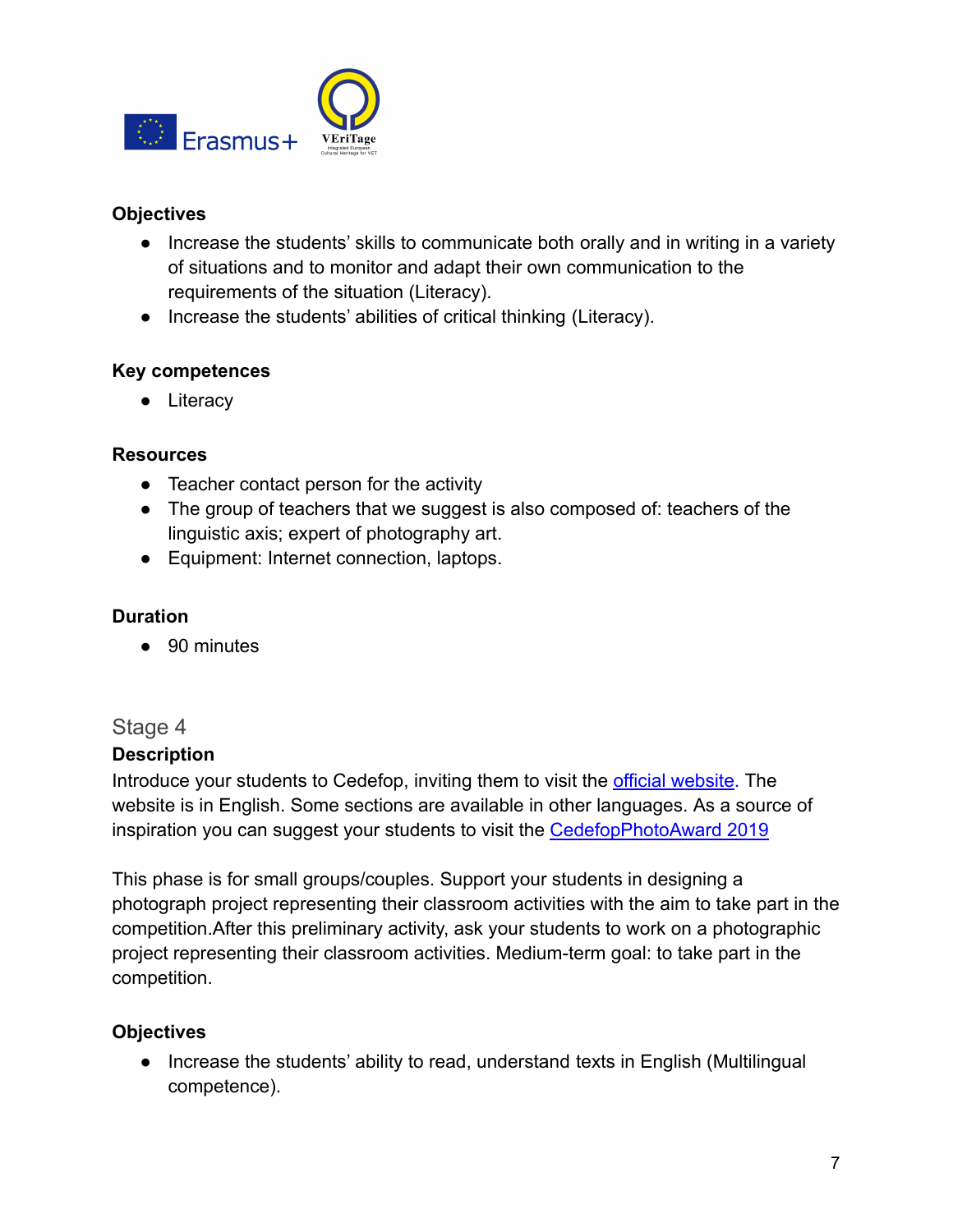

- Increase the students' ability to use digital technologies to support their collaboration with others, and creativity towards personal, social or commercial goals (Digital competence).
- Increase the students' understanding of their own developing identity and cultural heritage within a world of cultural diversity and how arts and other cultural forms can be a way to both view and shape the world (Cultural awareness and expression).

#### **Key competences**

- Multilingual competence
- Digital competence
- Cultural awareness and expression

#### **Resources**

- Teacher contact person for the activity
- The group of teachers that we suggest is also composed by a technician.
- Equipment: pen and paper, a digital camera or a mobile camera.

#### **Duration**

- 60 minutes presentation
- About a week to take the photographs

#### <span id="page-7-0"></span>Stage 5

#### **Description**

This phase is for the whole class.

Support your students in involving students from other classes in the school in voting for their photographs. There are many ways to collect grades: you can use a simple printed form, a Google form, Kahoot, or other, depending on the students' previous skills and abilities. After the selection of the most voted photographs you can decide whether to participate in the photo contest promoted every year by Cedefop.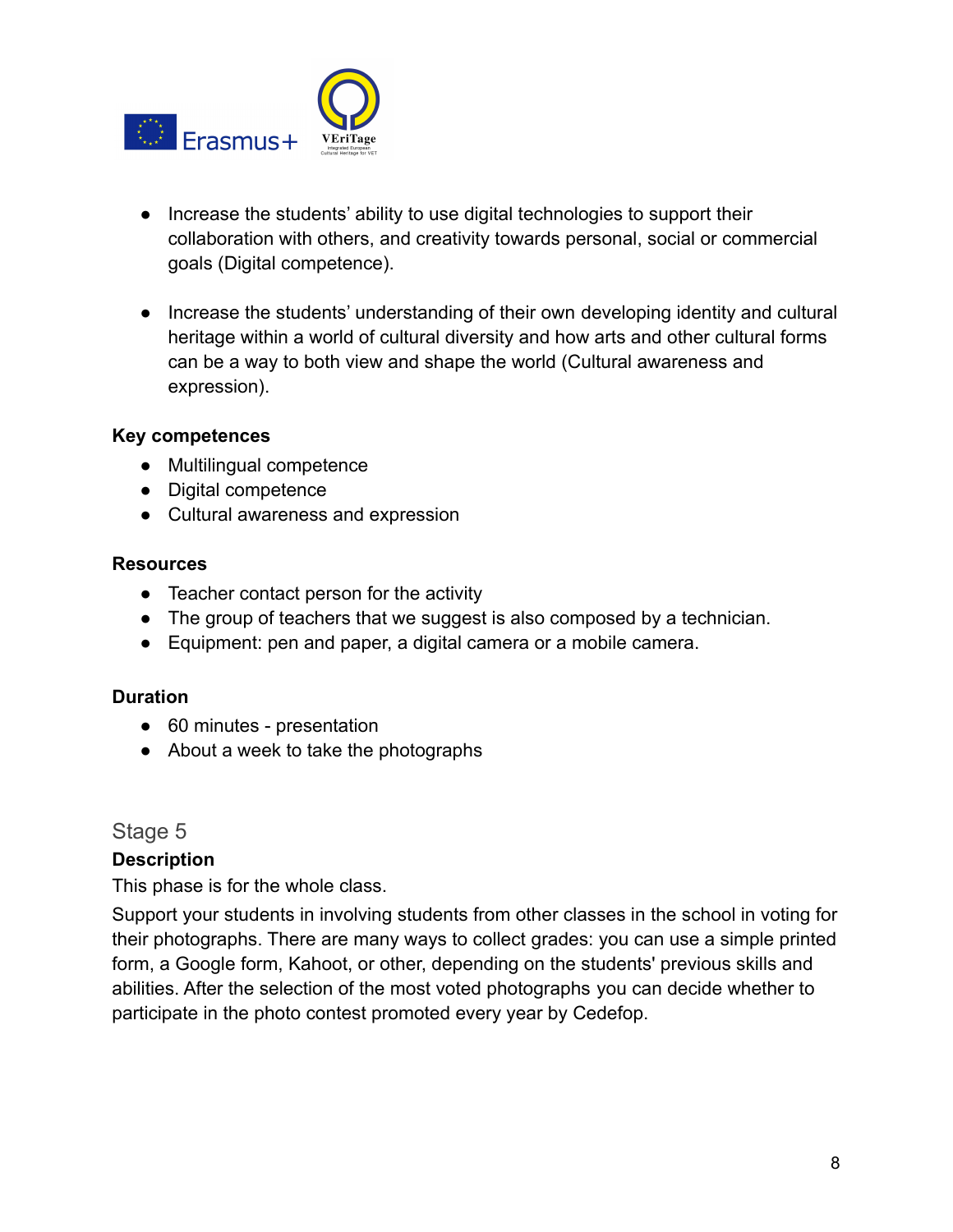

- Increase the students' ability to use digital technologies to support their collaboration with others, and creativity towards personal, social or commercial goals (Digital competence).
- Increase the students' skills to communicate both orally and in writing in a variety of situations and to monitor and adapt their own communication to the requirements of the situation (Literacy).

#### **Key competences**

- Digital competence
- Literacy

#### **Resources**

- Teacher contact person for the activity
- Equipment depends on the tool selected for voting

#### **Duration**

• The time needed to carry out the activity cannot be foreseen as it depends on external elements.

## <span id="page-8-0"></span>Valorising the present

How can food photography improve a business activity

### <span id="page-8-1"></span>Activity overview

The activity requires the students to reflect on photography as a tool of communication able to improve a business activity and suggest, as a final product, the creation of a photograph book to be realised in collaboration with a micro enterprise at local level. The activity proposes, as a starting point, the study of some case stories represented by famous restaurants at European level from which the students can take inspiration.

The suggested steps of the activity are the following: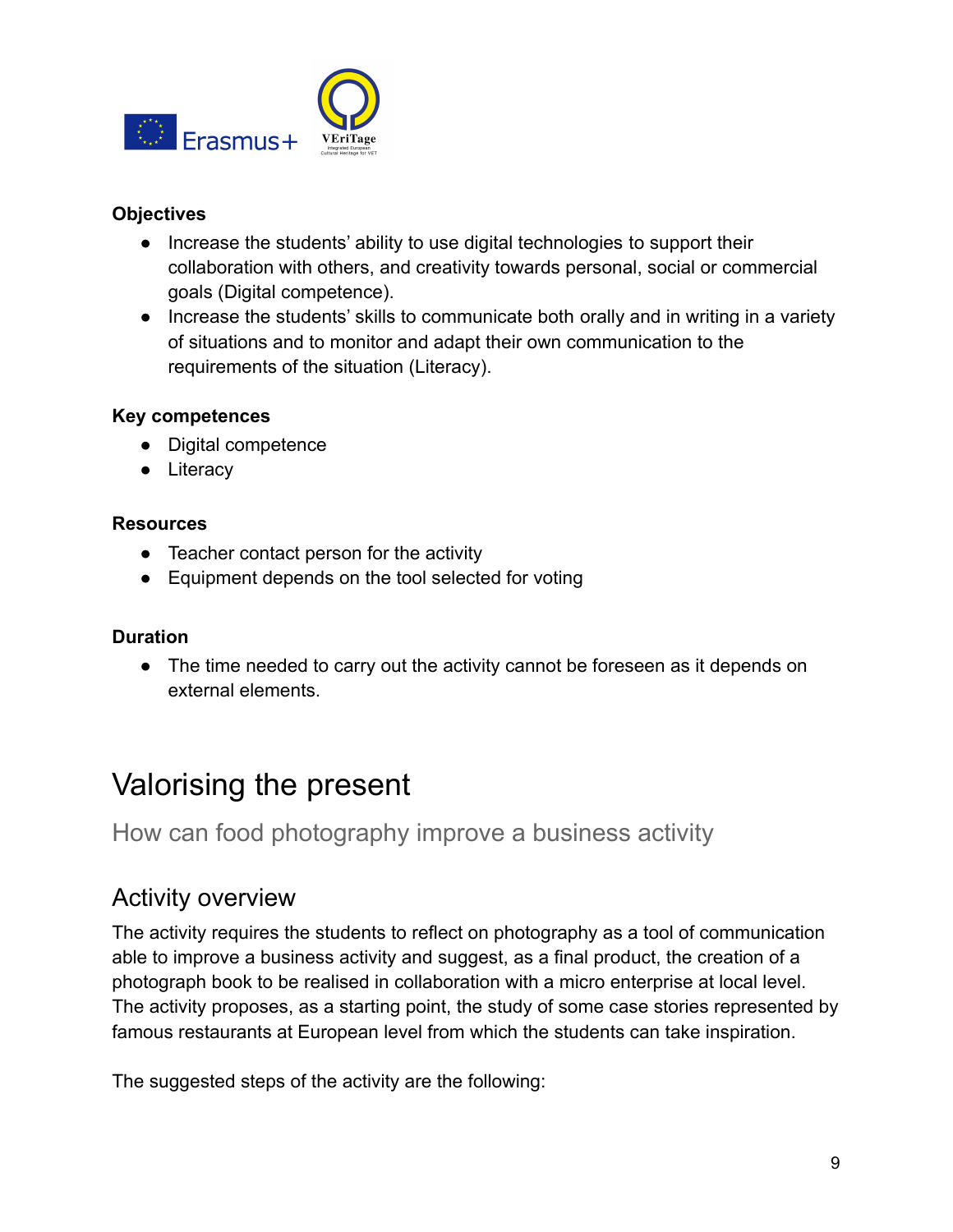

- 1. Visit, with your students, the website and social media of the following restaurants. The list is a proposal and you can make a different one, according to your personal experience or to your trainees' experience.
	- [Sture](http://restaurantsture.com/start-3/) (Sweden)
	- [Piazza Duomo](https://www.piazzaduomoalba.it/en/) (Italy)
	- [Sweet roots](http://www.sweetroot.lt/menu) (Lithuania)

On the restaurant website you can also find a book: "Proud of Lithuania. A Fairy Tale by Sweet Root '' The book tells about the beauty of the country through the gastronomical lense of Sweet Root restaurant and brings back some of the forgotten heroes of our country to the table: local ingredients, magical flavours, emotions & memories.

- [Cocina Hermanos Torres](https://cocinahermanostorres.com/en/discover/) (Spain)
- 2. Ask your students to make a selection of some images from the website (or social media) of each of the restaurants listed above, commenting on their choice. Guide the students to answer the following questions:
	- What is the function of the images (on the website and/or on social media)?
	- What is the story the images tell?
	- Do the website's (or social media) images represent the style of the restaurants? If yes, how?
- 3. Select, with your students, a local micro-enterprise (bar, restaurant, canteen...)
- 4. Ask your students to make an analysis of the website and/or social media used by the company
- 5. Invite your students to identify potential areas for improvement in photographic storytelling and ask your students to write a short summary report of the evaluation carried out.
- 6. Contact, in collaboration with your students, the company and present the report, highlighting opportunities for business improvement through better use of images on the web and social channels.
- 7. Accompany your students to the company and invite them to take pictures of the environment, the people and looking at everything they think can be useful to tell the story of the company.
- 8. Invite your students to select the best photographs and support them in designing a photo book to give to the company, as a present.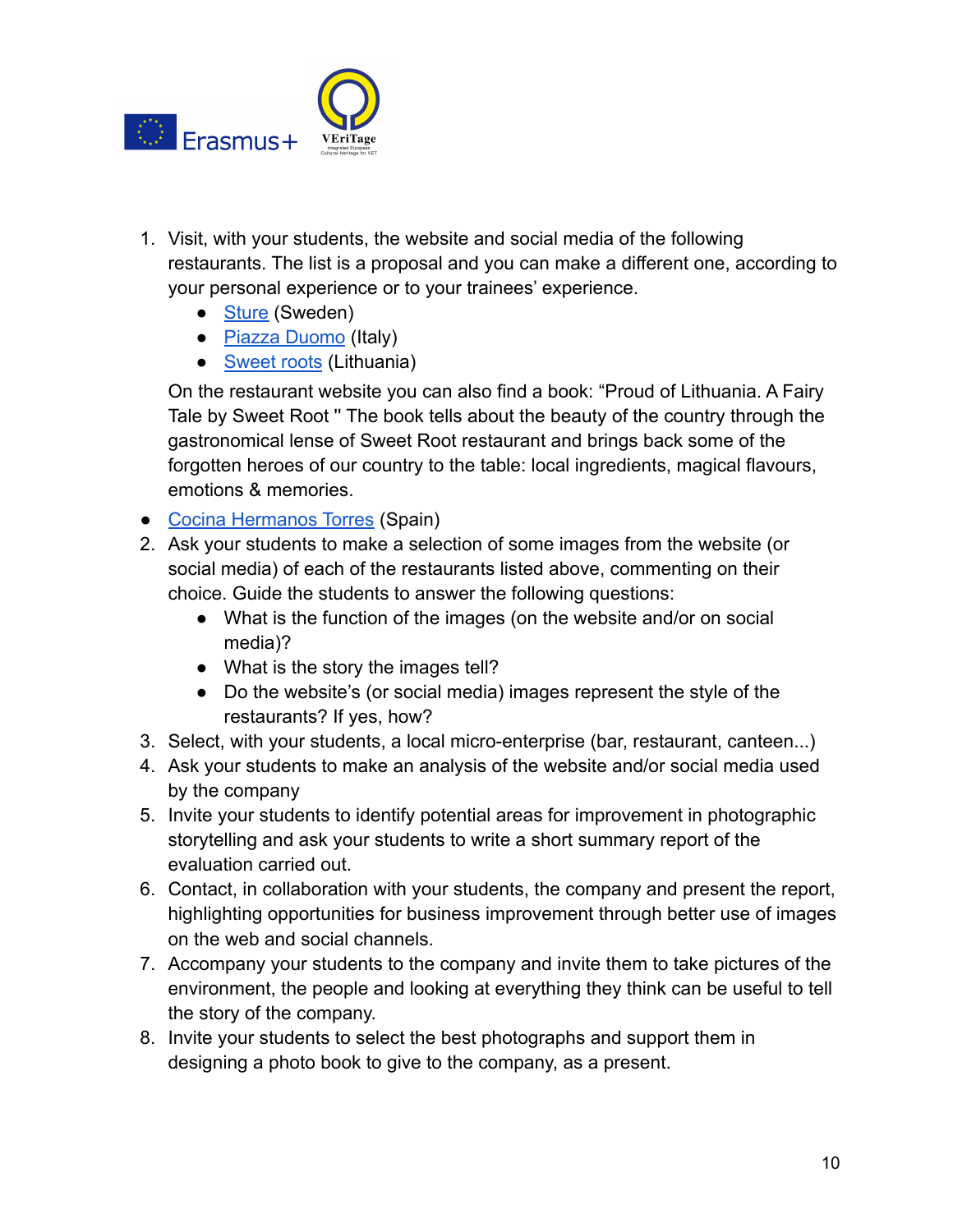

## Examples

● As an example of comparison between still life paintings of the XVII century and contemporary art, we propose you the following two pictures:



**Image caption**: Rachel Ruysch **Value 2018** 10:45 Julia Sent

The first image is by Rachel Ruysch (1664-1750): a Dutch artist who specialized in still-life paintings; the second is by Julia Sent: a contemporary Still Life and Portraiture photographer based in New York.

• As an example we propose you two pictures taken from the project "Skinny Chef" by Economic and Tourism school of Daruvar (Croatia), runner up of the 2019 Cedefop Photo Award competition.